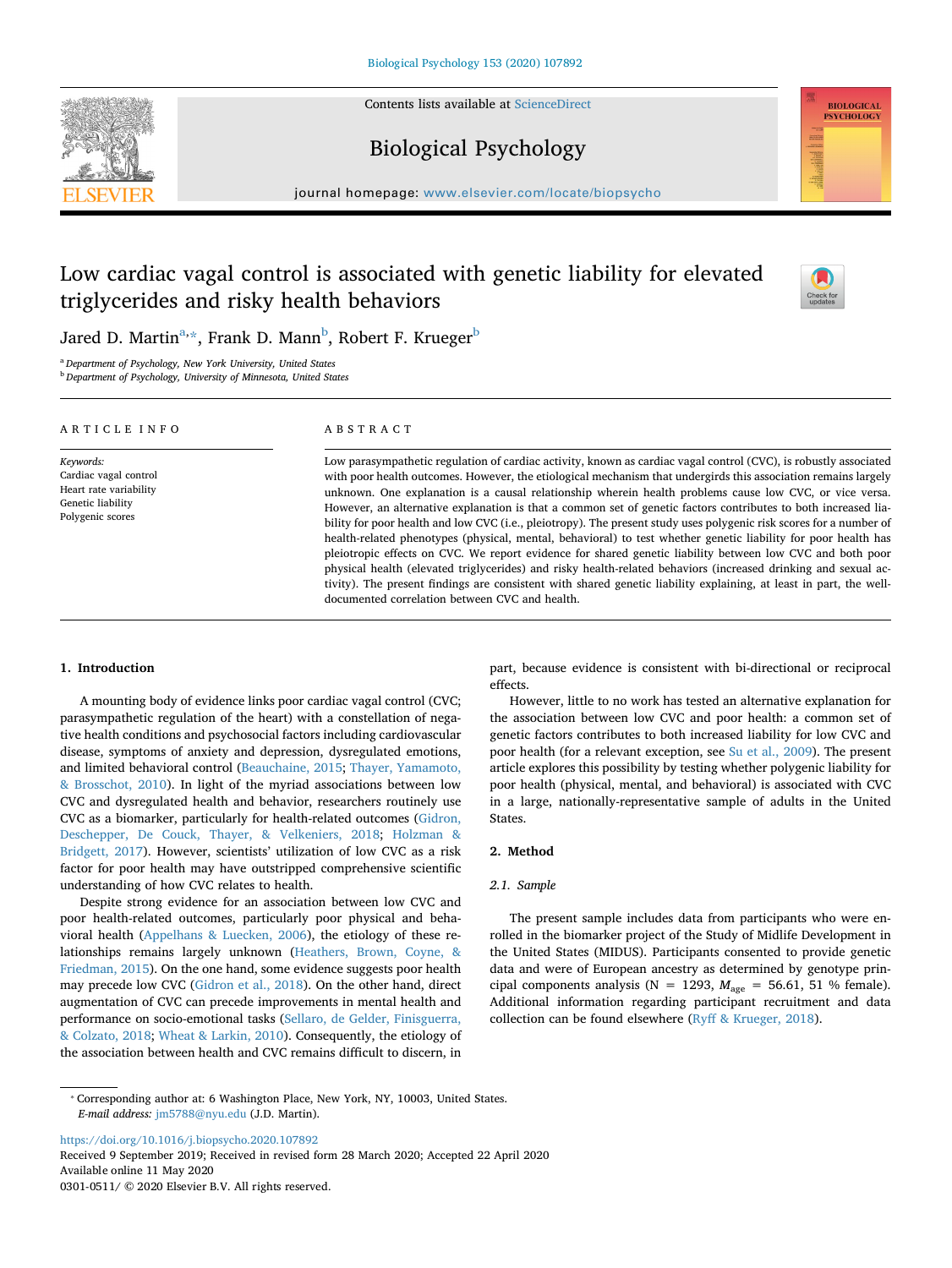### *2.2. Measures*

*2.2.1. Genotyping, imputation, & polygenic risk scoring*

DNA collection and genotype calling for MIDUS are detailed elsewhere [\(http://midus.wisc.edu/Projects/Genetics/DNA/MRM2](http://midus.wisc.edu/Projects/Genetics/DNA/MRM2)). Genotypes were imputed using the Michigan Imputation Server pipeline and the 1000 Genomes phase 3 as a reference panel, including phasing and imputation using Eagle [\(Loh et al., 2016](#page-3-9)) and minimac3 software [\(Das et al., 2016\)](#page-3-10). Single nucleotide polymorphisms (SNPs) with ambiguous strand orientation,  $> 5\%$  missing calls, or out of Hardy-Weinberg equilibrium ( $p < 0.001$ ) were excluded. SNPs with minor allele frequency below 0.01 or imputation  $R^2$  < 0.5 were also excluded. PLINK [\(Chang et al., 2015](#page-3-11)) was used to handle all genomic data and perform quality control checks. Using an *a priori p*value threshold of 1.0 (i.e. including the infinitesimal effects of all measured and imputed SNPs), polygenic risk scores for physical and behavioral health outcomes were calculated using PRSice 2.0 ([Euesden, Lewis, & O'Reilly,](#page-3-12) [2014\)](#page-3-12) based on genome wide association summary statistic weights from current GWASs for each phenotype [\(Duncan et al., 2018](#page-3-13); [Arnold et al.,](#page-3-14) [2018;](#page-3-14) [Linnér et al., 2019;](#page-3-15) [Okbay et al., 2016](#page-3-16); [Otowa et al., 2016;](#page-3-17) [Schunkert](#page-3-18) [et al., 2011](#page-3-18); [Teslovich et al., 2010](#page-3-19); [van den Berg et al., 2016](#page-3-20); [Wray et al.,](#page-4-1) [2018\)](#page-4-1).

## *2.2.2. Selection and validation of polygenic risk scores*

For the purposes of the present study, we began by identifying 15 polygenic risk scores for potential analysis with CVC, basing our selection on previous literature reporting associations between biological and psychological variables and cardiac vagal control. The 15 phenotypes naturally grouped into three broad categories: physical health (HDL, LDL, total cholesterol, and triglycerides), mental health (anxiety disorder symptoms, depression symptoms, major depressive disorder, obsessive-compulsive disorder, and post-traumatic stress disorder), and behavioral control (adventurousness, automobile speeding propensity, history of regular smoking, number of sexual partners, frequency of drinking alcoholic beverages, and a general index of risky behavior that reflects the previous four behaviors). We first estimated zero-order correlations to evaluate potential collinearity within each of these natural groupings of polygenic scores (see Figure S1 in the Supplemental Materials). We then validated the initially selected polygenic scores with relevant health and behavioral data (when available) from the MIDUS study (consult the Supplemental Materials for full information regarding the validation procedure). Since the quality of polygenic scores is impacted by the sample size of the discovery GWAS, we report the sample size for each of the discovery GWASs in Appendix A. In this manuscript, no discovery GWAS that was used to calculate a PRS had a sample size below 95,000.

For 9 of the 15 PRSs (HDL, LDL, total cholesterol, triglycerides, depression symptoms, anxiety symptoms, adventurousness, drinking frequency, ever smoked) there were corresponding phenotypic data available for PRS validation. The predictive validity of these 9 polygenic scores varied considerably such that not all polygenic scores were significantly predictive of their respective phenotypes. The squared semi-partial correlations between depressive symptoms, HDL, LDL, total cholesterol, triglycerides and whether or not a participant had ever regularly smoked with their respective polygenic scores were all in the predicted direction and statistically significant (*ps* < .05; consult Supplemental Materials Table 2 for full results). Moreover, these associations statistically account for chronological age, biological sex as determined by genotype, and the first five genetic principal components. However, squared semi-partial correlations between anxiety symptoms, adventurousness, and alcoholic drinking propensity with their respective polygenic scores were approximately zero. The zeroorder correlation between drinks per week and its polygenic score was just beyond traditional levels of statistical significance for rejecting the null hypothesis of no association (*p* = .097).

Based on evidence for predictive validity, polygenic scores for depressive symptoms, HDL, LDL, total cholesterol, triglycerides, and whether or not the participant ever smoked were included in further analyses with CVC. The polygenic score for risky health behaviors could not be directly validated in the MIDUS dataset because the measure of risky health behaviors was calculated in the discovery GWAS as a combination of smoking, drinking, speeding, and number of lifetime sexual partners. Data on automobile speeding and lifetime number of sexual partners were not collected in MIDUS. Nevertheless, the PRS for smoking was validated in the current study, and the PRSs for smoking, speeding, number of sexual partners, and risky health behaviors were derived from GWASs that were based on overlapping samples from si-milar source populations<sup>[1](#page-1-0)</sup>.

Therefore, despite not having the phenotype data to test predictive validity, we included the risky health behavior PRS, as well as the PRS for speeding and lifetime number of sexual partners as potential predictors of CVC in the present study. However, we excluded polygenic scores from further analyses that were not at least marginally associated (*p*s > .10) with their respective phenotypes in both univariate and multivariate validation checks (see Table S2 in the Supplemental Material). Thus, our final group of polygenic scores consisted of a set of 10: HDL, LDL, total cholesterol, triglycerides, depression symptoms, ever smoked, drinking frequency, speeding propensity, number of sexual partners, and a risky health behaviors index—encompassing the previous 4 behaviors).

## *2.2.3. Cardiac vagal control*

Cardiac vagal control was assessed during an 11-minute resting baseline period via high-frequency heart rate variability (HF-HRV). High-frequency heart rate variability was calculated by the natural log transform of the summed spectral power of the inter-beat interval series between .15 and .5 Hz. Although .15–.4 Hz has recently become the recommended frequency range for HF-HRV [\(Laborde, Mosley, &](#page-3-21) [Thayer, 2017](#page-3-21)), the MIDUS biomarker project began and HRV was calculated before this range was widely adopted among researchers. All psychophysiology data and polygenic scores are available on the MIDUS Colectica portal, along with extensive documentation regarding how each measure was calculated [\(http://midus.colectica.org/\)](http://midus.colectica.org/).

# **3. Results**

As expected, the distributions of CVC (as indicated by high-frequency heart rate variability) and polygenic scores approximated normality. Therefore, zero-order Pearson product-moment correlations between CVC and the 10 selected polygenic scores were estimated ([Hallquist & Wiley, 2018;](#page-3-22) [Muthén, Muthén, Muthén, & Muthén, 2017](#page-3-23)). The magnitude of zero-order correlations was generally small (range *r* = −.091 to .048). Nonetheless, CVC showed notable correlations with polygenic liability for elevated triglycerides (*r* = −.082, SE = .03, *p* = .007; [Fig. 1,](#page-2-0) panel A) and polygenic liability for the risky health behavior index (*r* = −.091, SE = .03, *p* = .002; [Fig. 1](#page-2-0), panel B). Furthermore, CVC was associated with polygenic liability for two specific risky health behaviors, even after adjusting the false discovery-rate among these four measures using the Benjamini-Hochberg method ([Benjamini & Hochberg, 1995\)](#page-3-24): number of sexual partners (*r* = −.067, SE = .03, *p* = .048), and number of drinks per week ( $r$  = −.089, SE = .03,  $p = .012$ ).

We followed up these four zero-order associations with a set of multiple linear regressions to test their robustness in the presence of potential covariates. In four separate models, we regressed CVC on the

<span id="page-1-0"></span><sup>&</sup>lt;sup>1</sup> Data from  $n = 315,894$  participants from the UK Biobank and TAG Consortium were used to conduct the GWAS for smoking;  $n = 404,291$  and  $n =$ 370,711 participants from the UK Biobank were used to conduct the GWASs for speeding and number of sexual partners, respectively;  $n = 939,908$  participants from the UK Biobank and 23andMe were used to conduct the GWAS for risky health behavior).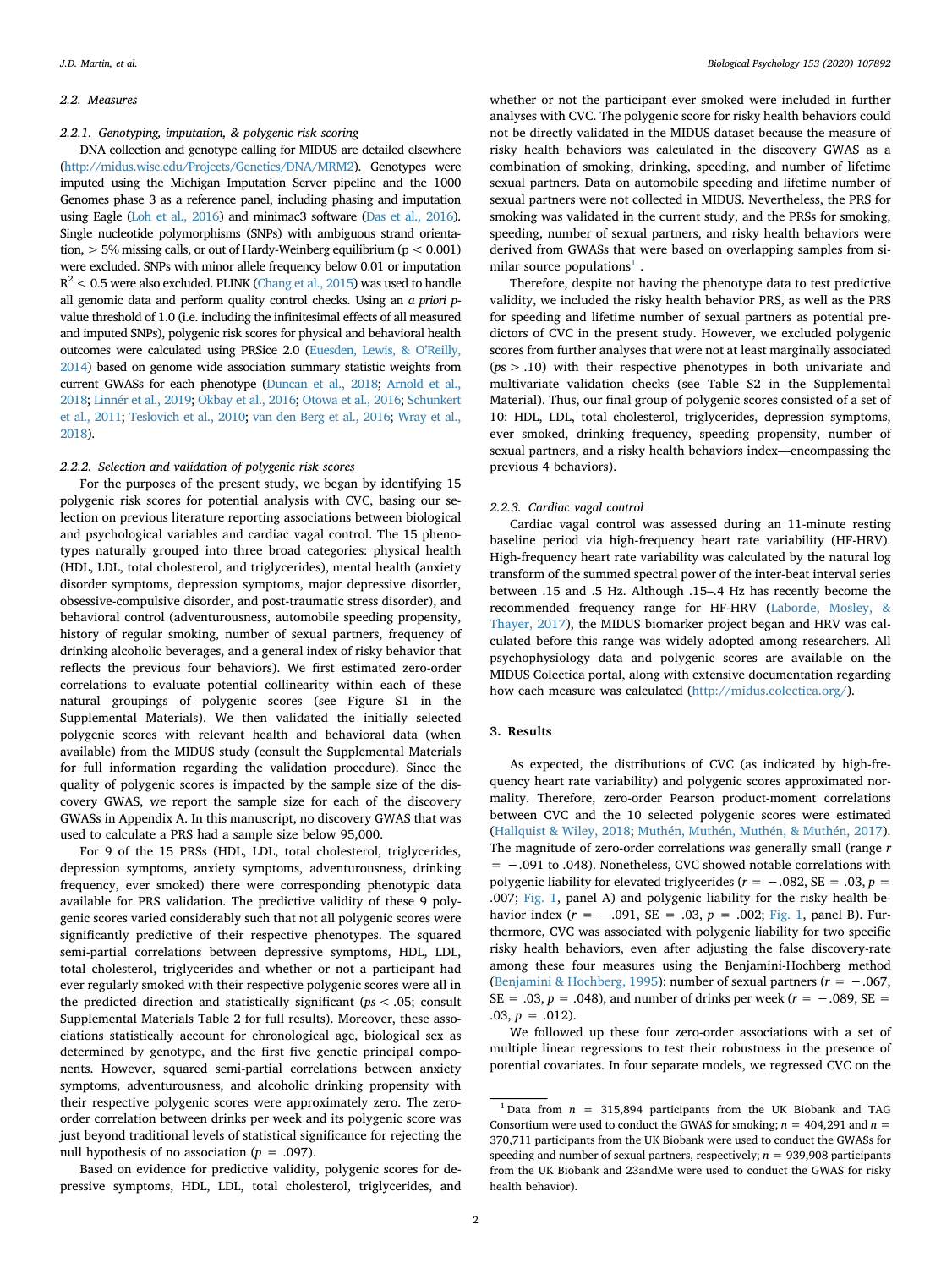<span id="page-2-0"></span>

**Fig. 1.** Scatterplots & Marginal Histograms of Zero-Order Associations Between CVC and Polygenic Scores for Elevated Triglycerides (A), and Risky Health Behaviors (B). Note: Panel A displays cardiac vagal control (CVC) alongside the polygenic score for elevated triglycerides, whereas Panel B displays cardiac vagal control (CVC) alongside the polygenic score for risky health behaviors, a composite PRS reflecting automobile speeding propensity, number of sexual partners, frequent drinking, and history of regular smoking. Each figure is accompanied by a linear trend line with a 95 % confidence interval, as well as marginal distributions for the variables labeled on the x and y axes.

# polygenic score for the phenotype (e.g. triglycerides, sexual partners, drinks per week, or the risky health behavior index), age (mean-centered), biological sex (coded  $m = -.5$ , female = .5), and the first five genetic principal components. In these models, the polygenic risk scores for triglycerides (*b* = −0.072, *CI*95 % [−0.128, −0.016], *p* = .015), drinks per week (*b* = -0.066, *CI*95 % [−0.125, −0.012], *p* = .020), and the risky health behavior index (*b* = −0.067, *CI*95 % [−0.122, −0.017], *p* = .013), had small but statistically significant associations with HF-HRV. After accounting for the effects of covariates, the association between CVC and the polygenic score for number of sexual partners remained negative (*b* = -0.052, CI95 % [−0.107, 0.000], *p* = .060), but the probability of the observed semi-partial association assuming the null hypothesis were true just exceeded conventional standards for statistical significance (i.e.  $p > .05$ ). The percentage of variance in CVC explained by individual polygenic risk scores after removing variance explained by covariates was small (triglycerides: .5%; drinks per week: .4%; risky health behavior index: .5%). As Mplus does not report multiple partial or semi-partial correlations for regression models, they were manually estimated by defining a user-specified parameter.

We used R version 3.5.2, MPlus version 8.1, and the 'MplusAutomation' package version 0.7.1 to interface from R to MPlus. Since the present sample includes siblings and twins, we implemented a Huber-White sandwich estimator in all models to adjust standard errors for by-family non-independence. Results of null hypothesis significance tests remain unchanged and effect sizes are similar when observations from siblings are excluded from analyses  $(n = 1186)$ . Furthermore, since respiratory rate may influence CVC estimates, an additional, identical set of analyses was run on HF-HRV adjusted for respiratory rate. The effect size and precision of the estimated regressions reported in the main text remain unchanged after adjustment for respiration rate. In efforts to promote open and reproducible science, all analysis scripts are publicly available via the Open Science Framework ([https://osf.io/](https://osf.io/hz6qw/) [hz6qw/\)](https://osf.io/hz6qw/).

# **4. Discussion**

The present findings illuminate complex etiological relations that exist between CVC and physical and behavioral aspects of health by showing that genetic liability for elevated triglycerides and risky health behaviors is associated with low CVC. The results reported here do not preclude the possibility of a causal relationship between CVC and health-related outcomes and should be interpreted with caution prior to replication. However, the results of the present study are *consistent with* pleiotropy explaining, at least in part, the relationship between CVC and health-related outcomes, as genetic liability for health-related outcomes was significantly associated with individual differences in

## CVC.

The current study is not without limitations. Polygenic scores provide an imperfect genetic proxy for a phenotype, including only the additive effects of common SNPs (i.e. point mutations). Therefore, a limitation to any polygenic risk score analysis is that PRSs do not include the effects of rare variants, insertions, deletions, nor copy number variants. Additionally, non-additive genetic effects including dominance and epistasis are not captured by polygenic scores. Finally, polygenic scores provide a "main effect" estimate of genetic effects, which is assumed to remain stable across different environments, cohorts, and socio-demographic strata (i.e. no gene-by-environment interaction). The small effect sizes for polygenic scores documented in the current study might be expected in light of the above considerations. Future studies may benefit from testing whether the strength of genetic effects documented in the current study wax or wane across putatively moderating environmental conditions.

Although small, the incremental effects of polygenic scores on CVC were statistically significant, even after accounting for age, biological sex, and the first five genetic principal components. For comparison, in the discovery GWAS for risky health behaviors, the percent of variance explained by SNPs on their respective phenotypes was relatively small  $(R^{2} = .04-.13)$  and less than the percent of variance explained by the first genetic principal component for risky health behaviors ( $R^2 = .16$ ; [Linnér et al., 2019](#page-3-15)). Given that polygenic scores in the current study were used to predict a related yet distinct and distal phenotype, and that the first five genetic principal components were included as covariates, the small incremental effect of polygenic scores on CVC is consistent with what might be expected based on extant research. As discovery GWASs continue to grow in size, the percent of variation explained by polygenic scores will likely continue to grow.

With respect to research on CVC, the findings reported here strengthen the position of those who employ CVC as a biomarker for physical and behavioral health, as low CVC is significantly associated with genetic liability for poor physical and behavioral health. The present findings also strengthen a central claim of the Neurovisceral Integration Model, one leading theoretical framework for the function of CVC, which argues that CVC is a peripheral indicator of regulated health and behavior [\(Thayer & Lane, 2000\)](#page-3-25). In light of an independent stream of neuroscientific evidence implicating prefrontal control systems with both CVC and behavioral regulation and bolstered by the results of the current study, CVC may be considered a biologically-undergirded peripheral correlate of inter-individual differences in behavioral control ([Amodio, Master, Yee, & Taylor, 2008;](#page-3-26) [Thayer, Åhs,](#page-3-27) [Fredrikson, Sollers Iii, & Wager, 2012](#page-3-27); [Wager et al., 2005](#page-4-2)).

Beyond adding nuance to the debate concerning the directionality of the relationships between CVC and health and risky behavior, the present findings also open avenues for future research. If low CVC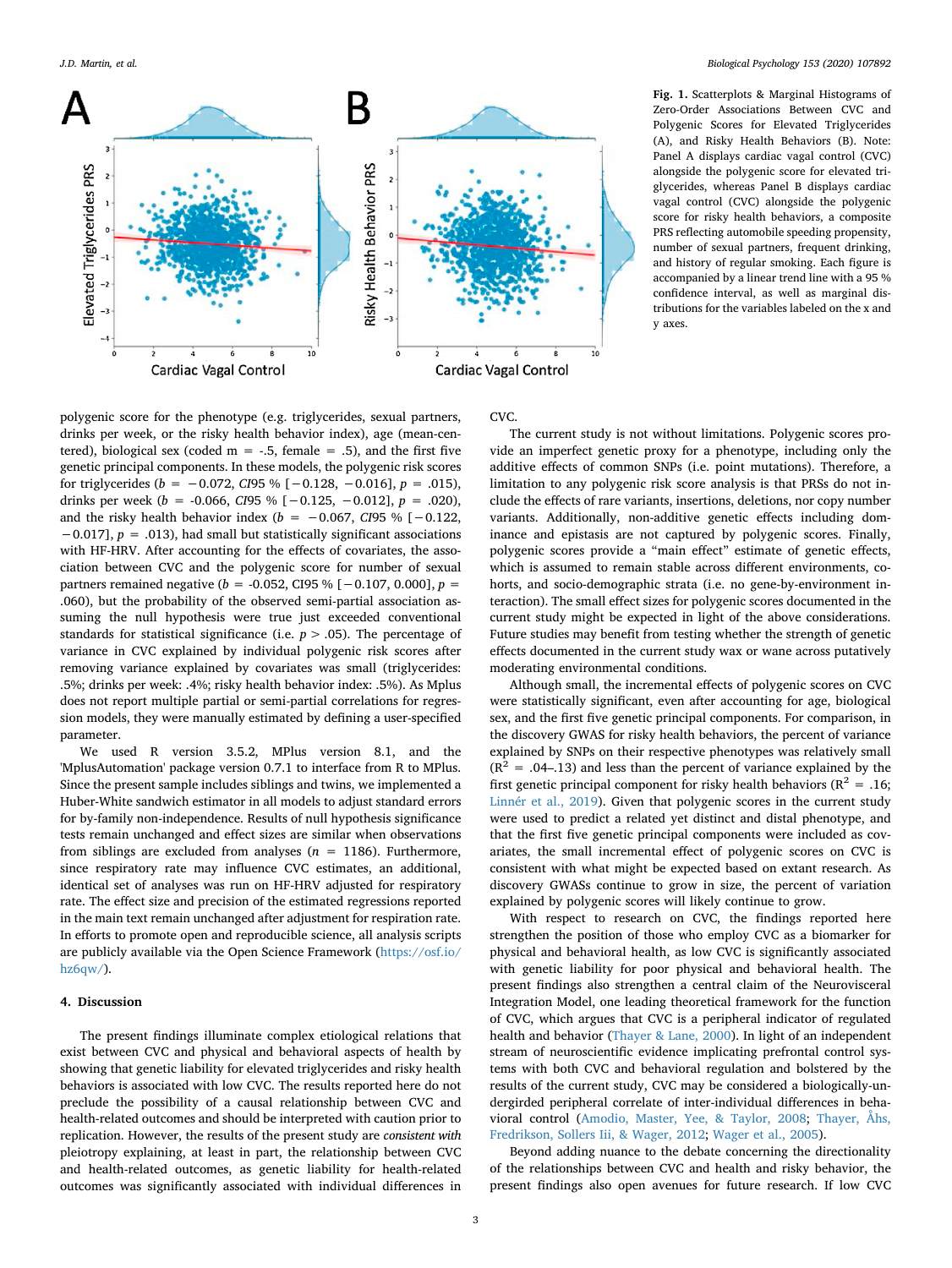shares genetic liability with elevated triglycerides and propensity for risky health behaviors, what are the intermediary phenotypes (a.k.a. endophenotypes) that mediate the effects of genes on complex phenotypes? As an example of one potential approach to answering this question, researchers could investigate gene expression data. For example, in light of mutual associations between CVC, the biological stress response, and poor behavioral control, future work could assess the extent to which low CVC is related to the expression of genes which control the body's stress and immune responses, potentially mediating genetic effects of poor physical and mental health on CVC [\(Cole, 2019](#page-3-28); [Cooper et al., 2015](#page-3-29); [Lyons, Lopez, Yang, & Schatzberg, 2000](#page-3-30); [Schwaiger](#page-3-31) [et al., 2016](#page-3-31); [Sorrells & Sapolsky, 2007;](#page-3-32) [Thayer & Sternberg, 2006\)](#page-3-33). By documenting shared genetic liability between low CVC and physical and behavioral health, the present findings contribute to a better understanding of the interplay between CVC and health, guiding future research to fully explicate how CVC participates in a regulated body and mind.

## **Author contributions**

J.D.M. conceptualized and conducted the analysis, drafted the paper and created the figures. F.D.M contributed to project conceptualization, conducted analyses, and contributed to writing the paper. R.F.K. revised the paper and contributed crucial input to project framing.

#### **Data availability**

Data analyzed in this manuscript are archival data not directly under our control; requests to access the data should be directed to ICPSR at the University of Michigan. Our analysis scripts are publicly available at <https://osf.io/hz6qw/>.

# **Declaration of Competing Interest**

The authors declare no competing interests

#### **Acknowledgements**

The MIDUS study was supported by theJohn D. and Catherine T. MacArthur Foundation Research Network and by the National Institute on Aging (P01-AG020166; U19-AG051426). Further financial support was provided by the John Templeton Foundation, through the Genetics and Human Agency project.

## **Appendix A. Supplementary data**

Supplementary material related to this article can be found, in the online version, at doi[:https://doi.org/10.1016/j.biopsycho.2020.](https://doi.org/10.1016/j.biopsycho.2020.107892) [107892.](https://doi.org/10.1016/j.biopsycho.2020.107892)

## **References**

- <span id="page-3-26"></span>Amodio, D. M., Master, S. L., Yee, C. M., & Taylor, S. E. (2008). Neurocognitive components of the behavioral inhibition and activation systems: Implications for theories of self-regulation. *Psychophysiology, 45*(1), 11–19. [https://doi.org/10.1111/j.1469-](https://doi.org/10.1111/j.1469-8986.2007.00609.x) [8986.2007.00609.x.](https://doi.org/10.1111/j.1469-8986.2007.00609.x)
- <span id="page-3-4"></span>Appelhans, B. M., & Luecken, L. J. (2006). Heart rate variability as an index of regulated emotional responding. *Review of General Psychology, 10*(3), 229–240. [https://doi.org/](https://doi.org/10.1037/1089-2680.10.3.229) [10.1037/1089-2680.10.3.229.](https://doi.org/10.1037/1089-2680.10.3.229)
- <span id="page-3-14"></span>[Arnold, P. D., Askland, K. D., Barlassina, C., Bellodi, L., Bienvenu, O. J., Black, D., ... Zai,](http://refhub.elsevier.com/S0301-0511(20)30052-1/sbref0015) [G. \(2018\). Revealing the complex genetic architecture of obsessive–compulsive dis](http://refhub.elsevier.com/S0301-0511(20)30052-1/sbref0015)[order using meta-analysis.](http://refhub.elsevier.com/S0301-0511(20)30052-1/sbref0015) *Molecular Psychiatry, 23*(5), 1181.
- <span id="page-3-0"></span>Beauchaine, T. P. (2015). Respiratory sinus arrhythmia: A transdiagnostic biomarker of emotion dysregulation and psychopathology. *Current Opinion in Psychology, 3*, 43–47. [https://doi.org/10.1016/j.copsyc.2015.01.017.](https://doi.org/10.1016/j.copsyc.2015.01.017)
- <span id="page-3-24"></span>[Benjamini, Y., & Hochberg, Y. \(1995\). Controlling the false discovery rate: A practical and](http://refhub.elsevier.com/S0301-0511(20)30052-1/sbref0025) powerful approach to multiple testing. *[Journal of the Royal Statistical Society Series B,](http://refhub.elsevier.com/S0301-0511(20)30052-1/sbref0025) 57*[\(1\), 289–300.](http://refhub.elsevier.com/S0301-0511(20)30052-1/sbref0025)
- <span id="page-3-11"></span>[Chang, C. C., Chow, C. C., Tellier, L. C. A. M., Vattikuti, S., Purcell, S. M., & Lee, J. J.](http://refhub.elsevier.com/S0301-0511(20)30052-1/sbref0030)

[\(2015\). Second-generation PLINK: Rising to the challenge of larger and richer data](http://refhub.elsevier.com/S0301-0511(20)30052-1/sbref0030)sets. *[Gigascience, 4](http://refhub.elsevier.com/S0301-0511(20)30052-1/sbref0030)*(1), 7.

- <span id="page-3-28"></span>[Cole, S. W. \(2019\). The conserved transcriptional response to adversity.](http://refhub.elsevier.com/S0301-0511(20)30052-1/sbref0035) *Current Opinion in [Behavioral Sciences, 28](http://refhub.elsevier.com/S0301-0511(20)30052-1/sbref0035)*, 31–37.
- <span id="page-3-29"></span>Cooper, T. M., McKinley, P. S., Seeman, T. E., Choo, T. H., Lee, S., & Sloan, R. P. (2015). Heart rate variability predicts levels of inflammatory markers: Evidence for the vagal anti-inflammatory pathway. *Brain, Behavior, and Immunity, 49*, 94–100. [https://doi.](https://doi.org/10.1016/j.bbi.2014.12.017) [org/10.1016/j.bbi.2014.12.017.](https://doi.org/10.1016/j.bbi.2014.12.017)
- <span id="page-3-10"></span>[Das, S., Forer, L., Schönherr, S., Sidore, C., Locke, A. E., Kwong, A., & McGue, M. \(2016\).](http://refhub.elsevier.com/S0301-0511(20)30052-1/sbref0045) [Next-generation genotype imputation service and methods.](http://refhub.elsevier.com/S0301-0511(20)30052-1/sbref0045) *Nature Genetics, 48*(10), [1284.](http://refhub.elsevier.com/S0301-0511(20)30052-1/sbref0045)
- <span id="page-3-13"></span>[Duncan, L. E., Ratanatharathorn, A., Aiello, A. E., Almli, L. M., Amstadter, A. B., Ashley-](http://refhub.elsevier.com/S0301-0511(20)30052-1/sbref0050)[Koch, A. E., & Bisson, J. \(2018\). Largest GWAS of PTSD \(N= 20 070\) yields genetic](http://refhub.elsevier.com/S0301-0511(20)30052-1/sbref0050) [overlap with schizophrenia and sex differences in heritability.](http://refhub.elsevier.com/S0301-0511(20)30052-1/sbref0050) *Molecular Psychiatry, 23*[\(3\), 666.](http://refhub.elsevier.com/S0301-0511(20)30052-1/sbref0050)
- <span id="page-3-12"></span>[Euesden, J., Lewis, C. M., & O'Reilly, P. F. \(2014\). PRSice: Polygenic risk score software.](http://refhub.elsevier.com/S0301-0511(20)30052-1/sbref0055) *[Bioinformatics, 31](http://refhub.elsevier.com/S0301-0511(20)30052-1/sbref0055)*(9), 1466–1468.
- <span id="page-3-2"></span>Gidron, Y., Deschepper, R., De Couck, M., Thayer, J. F., & Velkeniers, B. (2018). The vagus nerve can predict and possibly modulate non-communicable chronic diseases: Introducing a neuroimmunological paradigm to public health. *Journal of Clinical Medicine, 7*(10), <https://doi.org/10.3390/jcm7100371>.
- <span id="page-3-22"></span>[Hallquist, M. N., & Wiley, J. F. \(2018\). MplusAutomation: An R package for facilitating](http://refhub.elsevier.com/S0301-0511(20)30052-1/sbref0065) [large-scale latent variable analyses in m plus.](http://refhub.elsevier.com/S0301-0511(20)30052-1/sbref0065) *Structural Equation Modeling A [Multidisciplinary Journal, 25](http://refhub.elsevier.com/S0301-0511(20)30052-1/sbref0065)*(4), 621–638.
- <span id="page-3-5"></span>Heathers, J. A., Brown, N. J., Coyne, J. C., & Friedman, H. L. (2015). The elusory upward spiral: A reanalysis of Kok et al. (2013). *Psychological Science, 26*(7), 1140–1143. [https://doi.org/10.1177/0956797615572908.](https://doi.org/10.1177/0956797615572908)
- <span id="page-3-3"></span>[Holzman, J. B., & Bridgett, D. J. \(2017\). Heart rate variability indices as bio-markers of](http://refhub.elsevier.com/S0301-0511(20)30052-1/sbref0075) [top-down self-regulatory mechanisms: A meta-analytic review.](http://refhub.elsevier.com/S0301-0511(20)30052-1/sbref0075) *Neuroscience & [Biobehavioral Reviews, 74](http://refhub.elsevier.com/S0301-0511(20)30052-1/sbref0075)*, 233–255.
- <span id="page-3-21"></span>Laborde, S., Mosley, E., & Thayer, J. F. (2017). Heart rate variability and cardiac vagal tone in psychophysiological research - recommendations for experiment planning, data analysis, and data reporting. *Frontiers in Psychology, 8*(FEB), 213. [https://doi.](https://doi.org/10.3389/fpsyg.2017.00213) [org/10.3389/fpsyg.2017.00213](https://doi.org/10.3389/fpsyg.2017.00213).
- <span id="page-3-15"></span>[Linnér, R. K., Biroli, P., Kong, E., Meddens, S. F. W., Wedow, R., Fontana, M. A., &](http://refhub.elsevier.com/S0301-0511(20)30052-1/sbref0085) [Hammerschlag, A. R. \(2019\). Genome-wide association analyses of risk tolerance and](http://refhub.elsevier.com/S0301-0511(20)30052-1/sbref0085) [risky behaviors in over 1 million individuals identify hundreds of loci and shared](http://refhub.elsevier.com/S0301-0511(20)30052-1/sbref0085) genetic influences. *[Nature Genetics, 51](http://refhub.elsevier.com/S0301-0511(20)30052-1/sbref0085)*(2), 245.
- <span id="page-3-9"></span>[Loh, P.-R., Danecek, P., Palamara, P. F., Fuchsberger, C., Reshef, Y. A., Finucane, H. K., &](http://refhub.elsevier.com/S0301-0511(20)30052-1/sbref0090) [Abecasis, G. R. \(2016\). Reference-based phasing using the Haplotype Reference](http://refhub.elsevier.com/S0301-0511(20)30052-1/sbref0090) Consortium panel. *[Nature Genetics, 48](http://refhub.elsevier.com/S0301-0511(20)30052-1/sbref0090)*(11), 1443.
- <span id="page-3-30"></span>[Lyons, D. M., Lopez, J. M., Yang, C., & Schatzberg, A. F. \(2000\). Stress-level cortisol](http://refhub.elsevier.com/S0301-0511(20)30052-1/sbref0095) [treatment impairs inhibitory control of behavior in monkeys.](http://refhub.elsevier.com/S0301-0511(20)30052-1/sbref0095) *Journal of Neuroscience, 20*[\(20\), 7816–7821](http://refhub.elsevier.com/S0301-0511(20)30052-1/sbref0095).
- <span id="page-3-23"></span><span id="page-3-16"></span>[Muthén, L. K., Muthén, B. O., Muthén, L. K., & Muthén, B. O. \(2017\).](http://refhub.elsevier.com/S0301-0511(20)30052-1/sbref0100) *Mplus user's guide*. [Okbay, A., Baselmans, B. M. L., De Neve, J.-E., Turley, P., Nivard, M. G., Fontana, M. A., &](http://refhub.elsevier.com/S0301-0511(20)30052-1/sbref0105) [Derringer, J. \(2016\). Genetic variants associated with subjective well-being, de-](http://refhub.elsevier.com/S0301-0511(20)30052-1/sbref0105)
- [pressive symptoms, and neuroticism identified through genome-wide analyses.](http://refhub.elsevier.com/S0301-0511(20)30052-1/sbref0105) *[Nature Genetics, 48](http://refhub.elsevier.com/S0301-0511(20)30052-1/sbref0105)*(6), 624.
- <span id="page-3-17"></span>[Otowa, T., Hek, K., Lee, M., Byrne, E. M., Mirza, S. S., Nivard, M. G., ... Wolen, A. \(2016\).](http://refhub.elsevier.com/S0301-0511(20)30052-1/sbref0110) [Meta-analysis of genome-wide association studies of anxiety disorders.](http://refhub.elsevier.com/S0301-0511(20)30052-1/sbref0110) *Molecular [Psychiatry, 21](http://refhub.elsevier.com/S0301-0511(20)30052-1/sbref0110)*(10), 1391.
- <span id="page-3-8"></span>Ryff, C. D., & Krueger, R. F. (2018). *[The oxford handbook of integrative health science.](http://refhub.elsevier.com/S0301-0511(20)30052-1/sbref0115)* [Oxford University Press.](http://refhub.elsevier.com/S0301-0511(20)30052-1/sbref0115)
- <span id="page-3-18"></span>[Schunkert, H., König, I. R., Kathiresan, S., Reilly, M. P., Assimes, T. L., Holm, H., & Gieger,](http://refhub.elsevier.com/S0301-0511(20)30052-1/sbref0120) [C. \(2011\). Large-scale association analysis identifies 13 new susceptibility loci for](http://refhub.elsevier.com/S0301-0511(20)30052-1/sbref0120) [coronary artery disease.](http://refhub.elsevier.com/S0301-0511(20)30052-1/sbref0120) *Nature Genetics, 43*(4), 333.
- <span id="page-3-31"></span>[Schwaiger, M., Grinberg, M., Moser, D., Zang, J. C. S., Heinrichs, M., Hengstler, J. G., &](http://refhub.elsevier.com/S0301-0511(20)30052-1/sbref0125) [Kumsta, R. \(2016\). Altered stress-induced regulation of genes in monocytes in adults](http://refhub.elsevier.com/S0301-0511(20)30052-1/sbref0125) [with a history of childhood adversity.](http://refhub.elsevier.com/S0301-0511(20)30052-1/sbref0125) *Neuropsychopharmacology, 41*(10), 2530–2540.
- <span id="page-3-6"></span>Sellaro, R., de Gelder, B., Finisguerra, A., & Colzato, L. S. (2018). Transcutaneous vagus nerve stimulation (tVNS) enhances recognition of emotions in faces but not bodies. *Cortex, 99*, 213–223. <https://doi.org/10.1016/j.cortex.2017.11.007>.
- <span id="page-3-32"></span>[Sorrells, S. F., & Sapolsky, R. M. \(2007\). An inflammatory review of glucocorticoid actions](http://refhub.elsevier.com/S0301-0511(20)30052-1/sbref0135) in the CNS. *[Brain, Behavior, and Immunity, 21](http://refhub.elsevier.com/S0301-0511(20)30052-1/sbref0135)*(3), 259–272.
- <span id="page-3-7"></span>Su, S., Lampert, R., Zhao, J., Bremner, J. D., Miller, A., Snieder, H., & Vaccarino, V. (2009). Pleiotropy of C-reactive protein gene polymorphisms with C-reactive protein levels and heart rate variability in healthy male twins. *The American Journal of Cardiology, 104*(12), 1748–1754. [https://doi.org/10.1016/j.amjcard.2009.07.063.](https://doi.org/10.1016/j.amjcard.2009.07.063)
- <span id="page-3-19"></span>[Teslovich, T. M., Musunuru, K., Smith, A. V., Edmondson, A. C., Stylianou, I. M., Koseki,](http://refhub.elsevier.com/S0301-0511(20)30052-1/sbref0145) [M., & Willer, C. J. \(2010\). Biological, clinical and population relevance of 95 loci for](http://refhub.elsevier.com/S0301-0511(20)30052-1/sbref0145) [blood lipids.](http://refhub.elsevier.com/S0301-0511(20)30052-1/sbref0145) *Nature, 466*(7307), 707.
- <span id="page-3-25"></span>Thayer, J. F., & Lane, R. D. (2000). A model of neurovisceral integration in emotion regulation and dysregulation. *Journal of Affective Disorders, 61*(3), 201–216. [https://](https://doi.org/10.1016/S0165-0327(00)00338-4) [doi.org/10.1016/S0165-0327\(00\)00338-4.](https://doi.org/10.1016/S0165-0327(00)00338-4)
- <span id="page-3-33"></span>[Thayer, J. F., & Sternberg, E. \(2006\). Beyond heart rate variability: Vagal regulation of](http://refhub.elsevier.com/S0301-0511(20)30052-1/sbref0155) allostatic systems. *[Annals of the New York Academy of Sciences, 1088](http://refhub.elsevier.com/S0301-0511(20)30052-1/sbref0155)*(1), 361–372.
- <span id="page-3-27"></span>[Thayer, J. F., Åhs, F., Fredrikson, M., Sollers Iii, J. J., & Wager, T. D. \(2012\). A meta](http://refhub.elsevier.com/S0301-0511(20)30052-1/sbref0160)[analysis of heart rate variability and neuroimaging studies: Implications for heart rate](http://refhub.elsevier.com/S0301-0511(20)30052-1/sbref0160) [variability as a marker of stress and health.](http://refhub.elsevier.com/S0301-0511(20)30052-1/sbref0160) *Neuroscience and Biobehavioral Reviews, 36*[\(2\), 747–756.](http://refhub.elsevier.com/S0301-0511(20)30052-1/sbref0160)
- <span id="page-3-1"></span>[Thayer, J. F., Yamamoto, S. S., & Brosschot, J. F. \(2010\). The relationship of autonomic](http://refhub.elsevier.com/S0301-0511(20)30052-1/sbref0165) [imbalance, heart rate variability and cardiovascular disease risk factors.](http://refhub.elsevier.com/S0301-0511(20)30052-1/sbref0165) *International [Journal of Cardiology, 141](http://refhub.elsevier.com/S0301-0511(20)30052-1/sbref0165)*(2), 122–131.
- <span id="page-3-20"></span>[van den Berg, S. M., de Moor, M. H. M., Verweij, K. J. H., Krueger, R. F., Luciano, M.,](http://refhub.elsevier.com/S0301-0511(20)30052-1/sbref0170) [Vasquez, A. A., & Gordon, S. D. \(2016\). Meta-analysis of genome-wide association](http://refhub.elsevier.com/S0301-0511(20)30052-1/sbref0170)